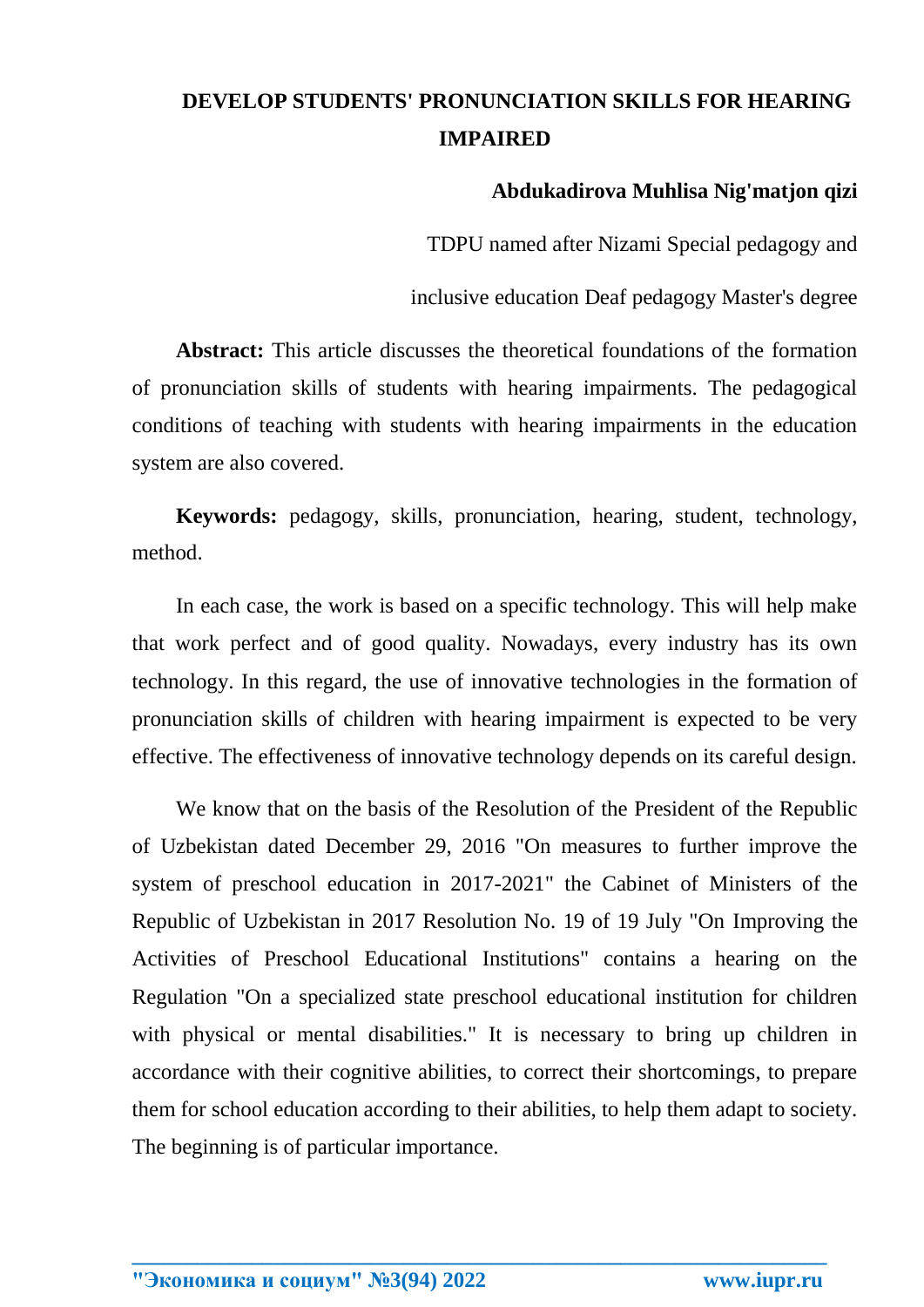Today in our country a lot of attention is paid to innovative technologies. Carrying out a lot of work on the introduction of education based on innovative technologies in the education of children with hearing impairments, the creation of various programs for them, ICT-based training transition, to create lesson plans suitable for contemporary students.

In this regard, we recall the words of our President: "It is gratifying that our young people are able to think independently, have high intellectual and spiritual potential, and become equal to their peers around the world in any field." We will mobilize all the forces and capabilities of our state and society to achieve this goal. "

That is why we must use all the opportunities. It is very important to bring innovations into the educational process, to try to ensure their effectiveness and transparency.

For example, we can use different program games. Program games use video projectors. If children with hearing impairment have poor vocabulary, different program development is very important.

The introduction of innovative technologies in the professional training of future professionals is a necessary element of building the foundations of professional skills. Even if we work in the field of vocational education, we must strive to improve the quality of innovative technologies. we need to teach using educational technology.

Innovative technologies in education play an important role and ensure that the teacher interacts with students and learners. 'ladi.

The main goal of innovative educational technologies is to prepare people for life in a constantly changing world. The introduction of innovative technologies in education is based on distance learning technologies. It is very important to work remotely.

**\_\_\_\_\_\_\_\_\_\_\_\_\_\_\_\_\_\_\_\_\_\_\_\_\_\_\_\_\_\_\_\_\_\_\_\_\_\_\_\_\_\_\_\_\_\_\_\_\_\_\_\_\_\_\_\_\_\_\_\_\_\_\_\_**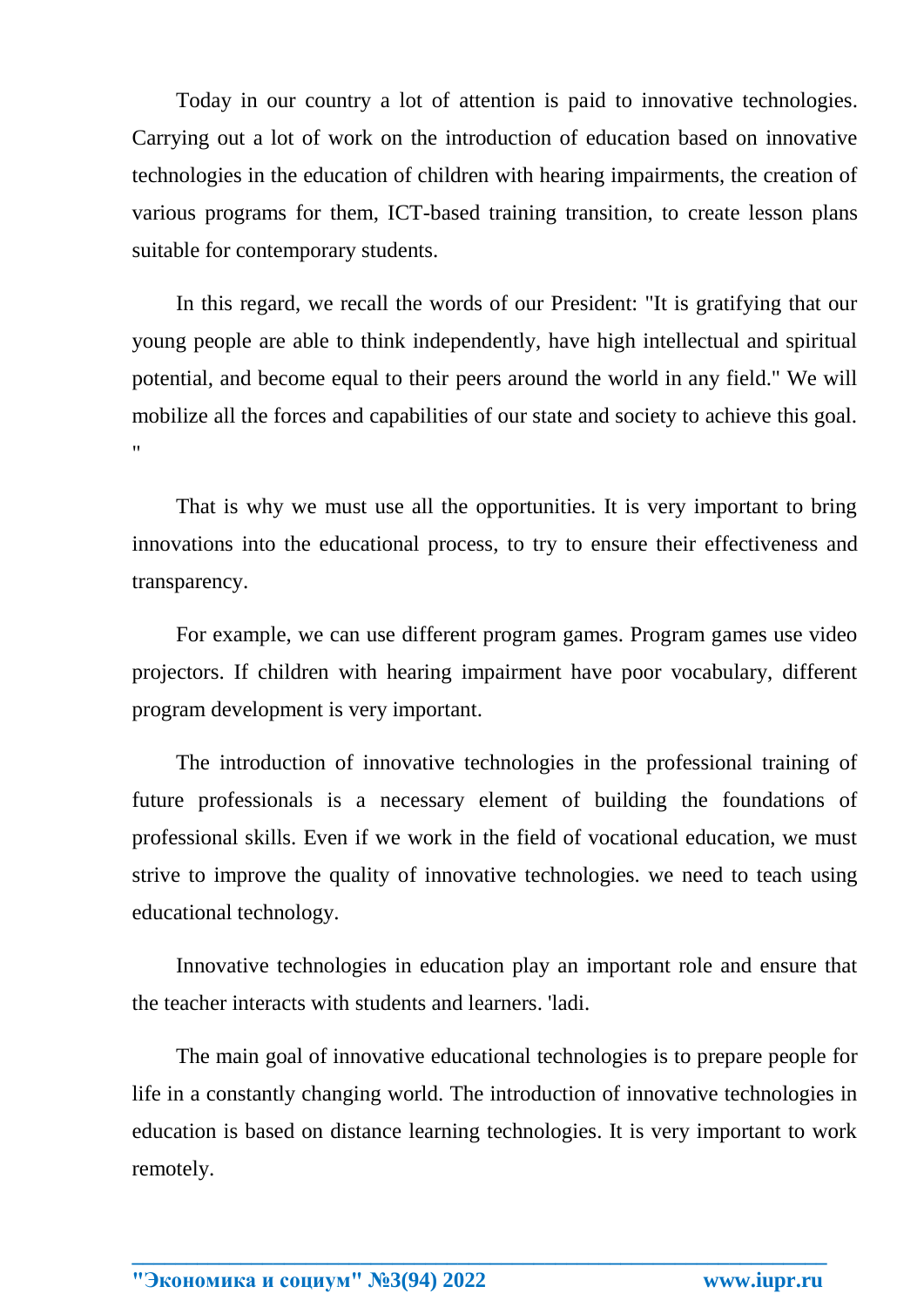When working with children with hearing impairments, it is important to use innovative educational technologies to improve their pronunciation skills. it is also important that we know how to apply them to the educational process and that we can communicate them to children with hearing impairments.

We need to introduce innovative technologies in education to make it easier for students with disabilities to learn. Another reason we use innovative technologies in educating children with hearing impairments is to get them interested in a profession. and to make their better possession a little easier.

## *Innovative educational activities in working with children with disabilities are aimed at solving the following tasks:*

- creating conditions for full education without any restrictions;

- creating the necessary adaptive environment in the educational institution by strengthening the educational material base of institutions;

- ensuring individual education based on inclusive approaches;

- creating conditions for education in different changing conditions.

The teacher is required to work in more small groups on the new pedagogical technology. Because when working with children with hearing impairments, dividing them into small groups gives good results. This requires the teacher's ability to form, manage, evaluate small groups, and the teacher is required to feel the environment in the general group and small groups, organizational skills.

A number of studies have been conducted to compare the features of pronunciation teaching of hearing-impaired children and the existing teaching process that does not correspond to such specificity. serves as the basis for its development.

In this process, it is useful to use a variety of innovations in this process. We need to pay special attention to the above to form pronunciation in children with

**\_\_\_\_\_\_\_\_\_\_\_\_\_\_\_\_\_\_\_\_\_\_\_\_\_\_\_\_\_\_\_\_\_\_\_\_\_\_\_\_\_\_\_\_\_\_\_\_\_\_\_\_\_\_\_\_\_\_\_\_\_\_\_\_**